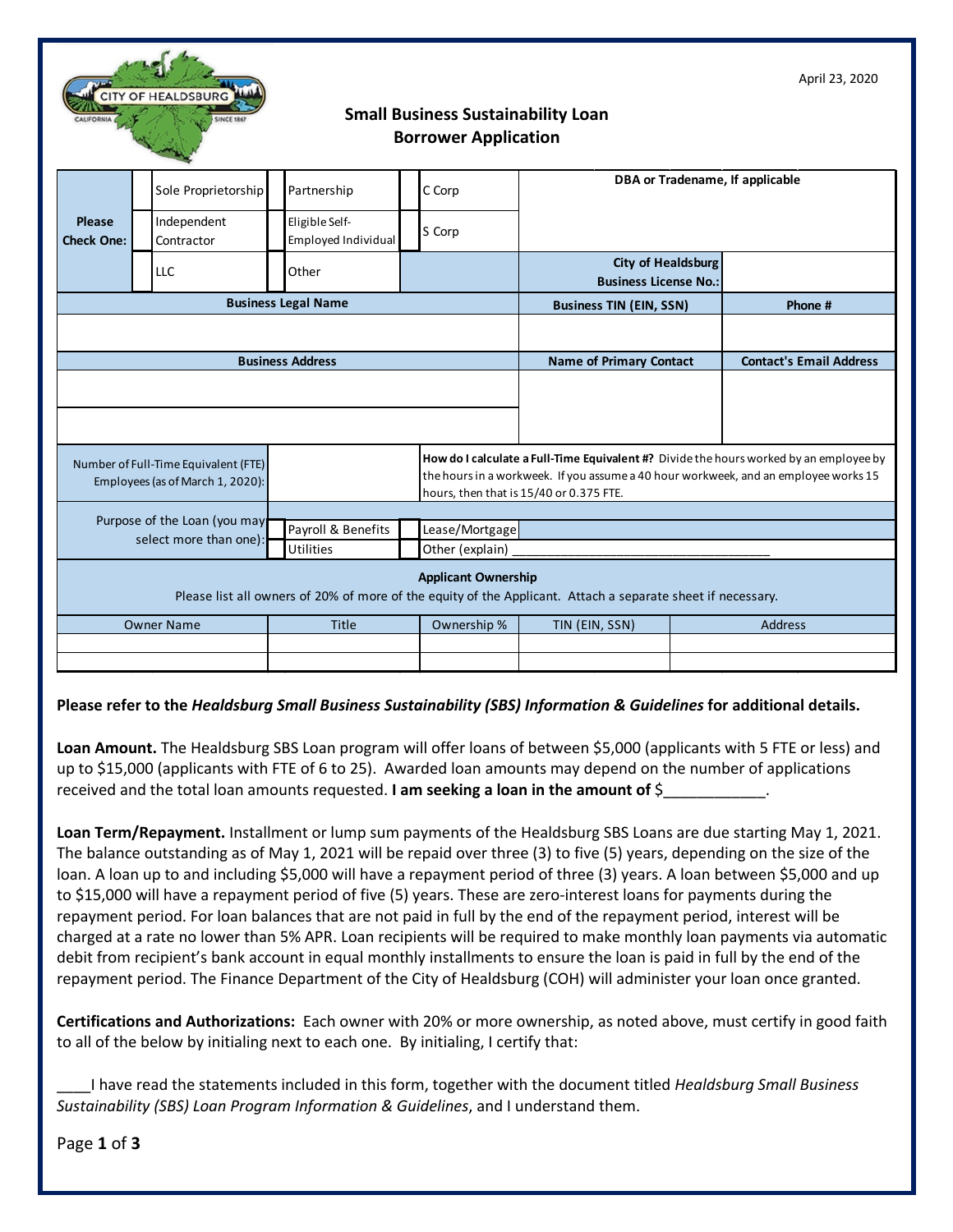| My business is a for-profit business that is located within the Healdsburg city limits, and has a "brick and mortar"<br>presence here.                                                                                                                                                                 |
|--------------------------------------------------------------------------------------------------------------------------------------------------------------------------------------------------------------------------------------------------------------------------------------------------------|
| My business has been in business in Healdsburg since at least March 1, 2020.                                                                                                                                                                                                                           |
| My business has been adversely impacted because of the COVID-19 crisis and related public health orders.                                                                                                                                                                                               |
| I will be using the SBS Loan funds for my business' personnel costs (wages, benefits), lease or mortgage payments,<br>utilities, or materials and supplies to help improve my business' ability to re-open with distancing orders.                                                                     |
| I have attempted in good faith to apply for a Paycheck Protection Program (PPP) loan from the Small Business<br>Administration (SBA) and did not receive a PPP Loan.                                                                                                                                   |
| As related to the above certification on your PPP loan application, please elaborate on the below, as applicable:<br>Please explain why you did not apply for a PPP loan:                                                                                                                              |
| OR - I applied for a PPP loan but do not know if I will receive a loan. The amount I applied for is $\frac{2}{3}$                                                                                                                                                                                      |
| OR - I applied for and have secured funds for a PPP loan in the amount of \$                                                                                                                                                                                                                           |
| Please note, if you have secured funds for and/or have received a PPP Loan, you may still apply for this SBS Loan, but<br>preference may be given to those applicants who, despite a good faith effort, were unable to get a PPP Loan.                                                                 |
| I acknowledge that the SBS Loan funding source is limited, and that I may not receive the loan amount I have<br>requested or any loan amount at all if the program is oversubscribed.                                                                                                                  |
| I am not (and nor have any individuals owning 20% or more of the equity in my business been) subject to an<br>indictment, criminal information, arraignment, or other means by which formal criminal charges are brought in any<br>jurisdiction, or presently incarcerated, or on probation or parole. |
| Within the last 5 years, for any felony, I have not, nor has any owner of my business: 1) been convicted; 2) pleaded<br>guilty; 3) pleaded nolo contendere; 4) been placed on pretrial diversion; or 5) been placed on any form of parole or<br>probation (including probation before judgment).       |
| I am eligible to receive a loan under the rules in effect at the time this application is submitted and as stated on<br>this application.                                                                                                                                                              |
| Documentation Necessary for a Complete Application. Please submit the following documentation along with your<br>signed application (see additional instructions at the bottom of this application):                                                                                                   |
| Form W-9 from the IRS (showing your Taxpayer ID number and business tax classification);                                                                                                                                                                                                               |
| A photo or copy of your current (as of March 1, 2020) Healdsburg Business License; and                                                                                                                                                                                                                 |
| A payroll register, or similar documentation, including the number of employees and hours each employee worked<br>to verify the number of FTE employees your business had as of March 1, 2020. Please do not show any social security<br>numbers (SSNs) on this documentation.                         |
| If selected and awarded an SBS Loan:<br>• You may be required to provide additional documentation; and                                                                                                                                                                                                 |
| • To provide transparency for the loan review and approval process, the COH will be posting the names of the<br>businesses that received a loan and the loan amount on its website.                                                                                                                    |

Page **2** of **3**